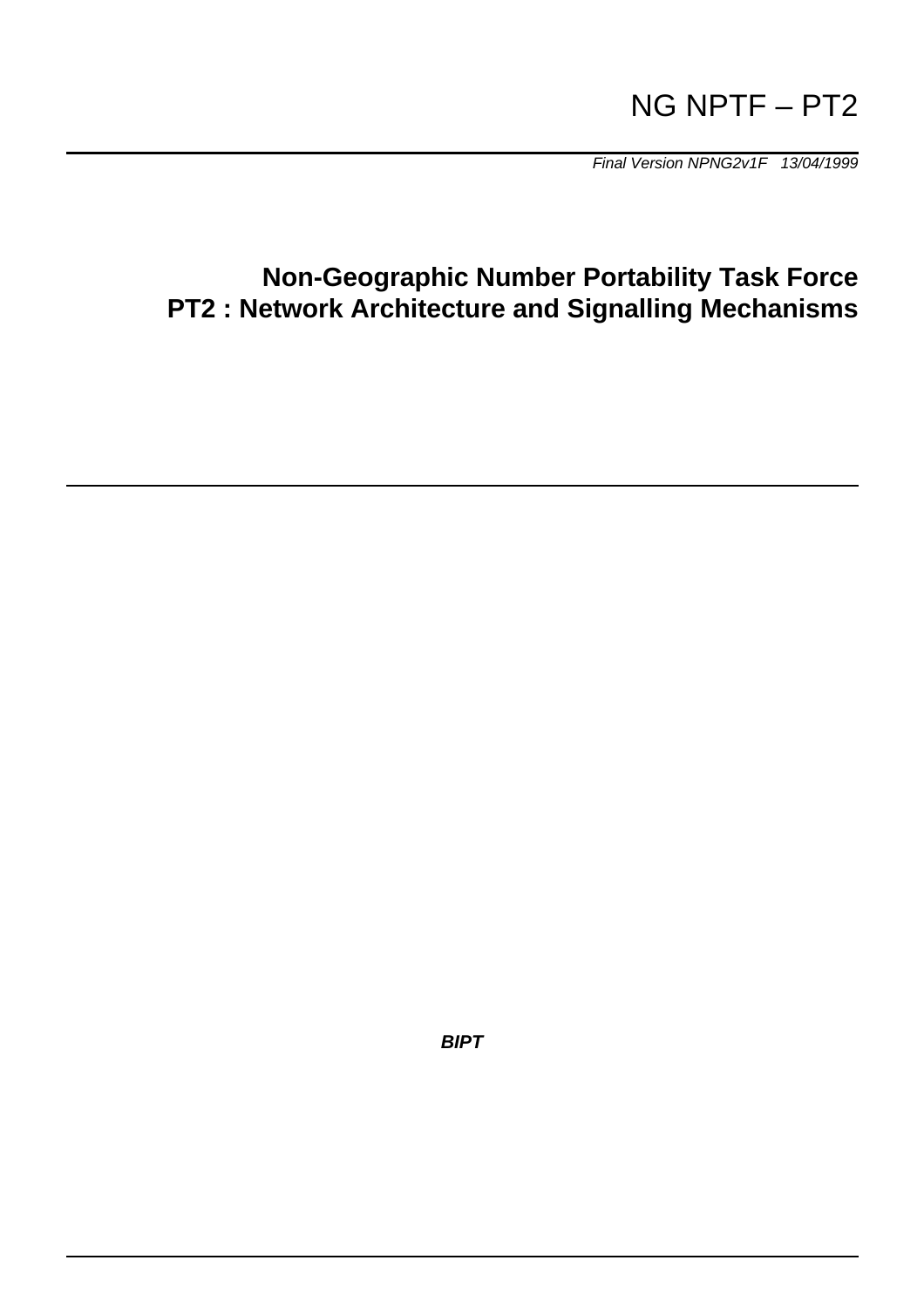# **Contents**

| 2                                                       |  |
|---------------------------------------------------------|--|
| 3<br>$\overline{3}1$<br>3.2                             |  |
| 4<br>4.1<br>4.2                                         |  |
| 5<br>5.1<br>5.2                                         |  |
| 6<br>6.1<br>6.2<br>6.3                                  |  |
| $\overline{7}$<br>71<br>7.2<br>7.3<br>7.4<br>7.5<br>7.6 |  |
|                                                         |  |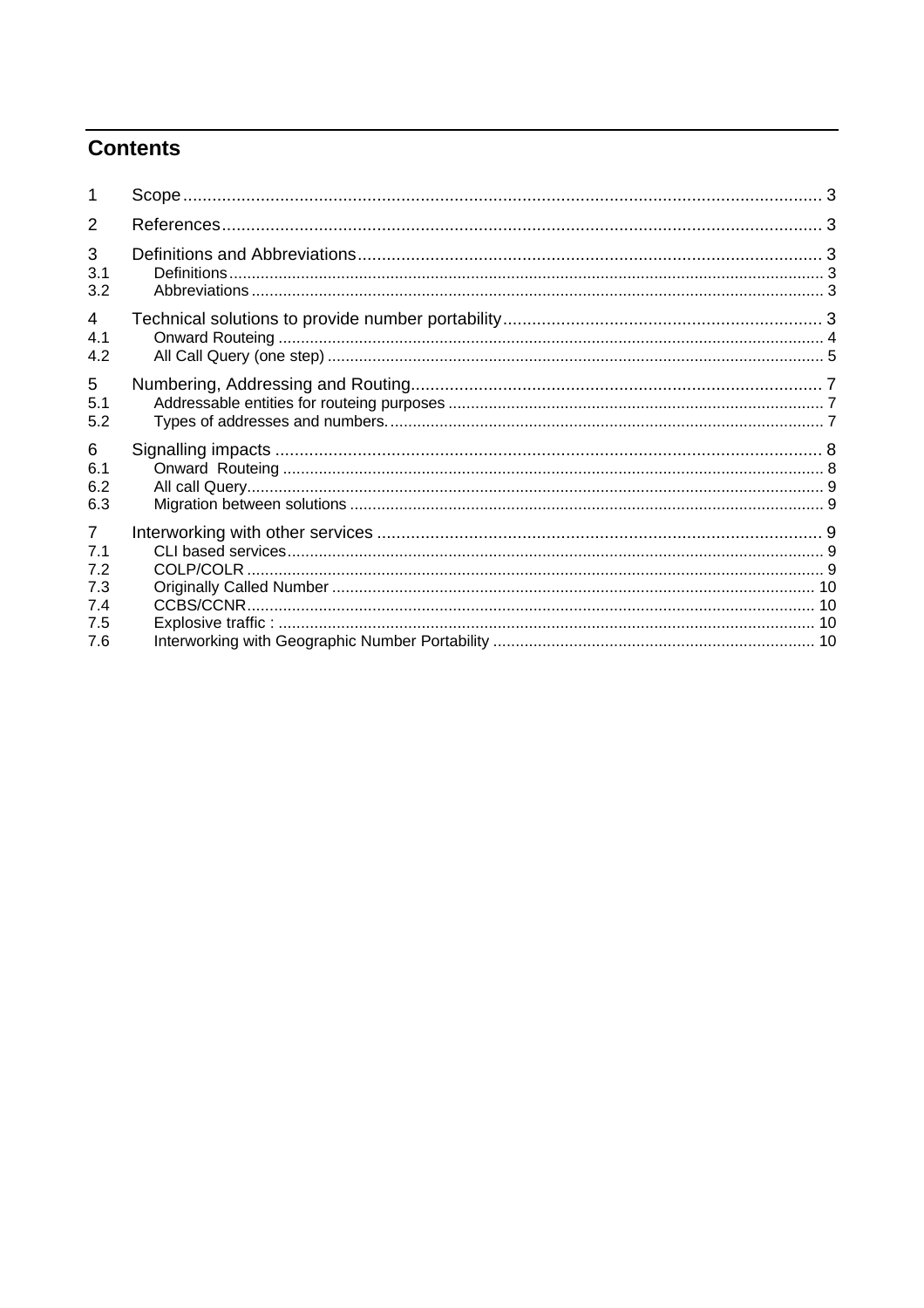## **1 Scope**

The purpose of the document is to define the Network architecture and the Signalling mechanisms needed for the support of Non-geographic Number Portability in Belgium. The scope of Number Portability in this document is limited to Non-Geographic Number Portability

### **2 References**

- [1] ETSI TR 101 118 High Level Network Architectures and Solutions to Support NP
- [2] ETSI TR 101 122 Numbering and Addressing for Number Portability
- [3] ETSI EN 302 097 (Draft) ISDN, SS7, ISUP Enhancements for the support of NP [4] ETSI TR 102 081 Signalling Requirements for Number Portability
- ETSI TR 102 081 Signalling Requirements for Number Portability
- [ 5 ] ITU-T Rec. E.164 The International Public Telecommunication Plan

## **3 Definitions and Abbreviations**

## **3.1 Definitions**

For definitions, please refer to NG-NPTF PT1 document entitled "Service Description Number Portability for Non-Geographic Numbers", section 4.1.

## **3.2 Abbreviations**

For abbreviations, please refer to NG-NPTF PT1 document entitled "Service Description Number Portability for Non-Geographic Numbers", section 4.2.

### **4 Technical solutions to provide number portability**

In the following sections, the technical solutions that have been selected to provide number portability are described and analyzed. Two solutions on the interface between the operators are examined:

- Onward Routeing
- All call query

Each operator should be able to decide about its own network architecture, network functions and design within its network, as long as external requirements (on the interface between operators) are fulfilled. Solutions to support non-geographic number portability should allow migrations between the technical solutions.

A Network Operator may perform several network functions as described in this document.

In this respect 'Onward Routeing' and 'All call query' solutions can seamlessly interwork on the interfaces between the Serving Network and the Recipient Platform. Both approaches imply the transfer of the same signalling information elements in the forward direction only.

The following routing translation principles may be used to deliver the call to the recipient service provider:

One step routing translation:

The one step routing translation approach requires only one number portability query during call set-up. The NG NP query performed by the serving network will either determine that the called number is not ported or it will return a Routeing Number (RN) that can be used to route the call. The RN identifies the recipient network that provides service to the ported number (see section 5).

Multiple routing translation: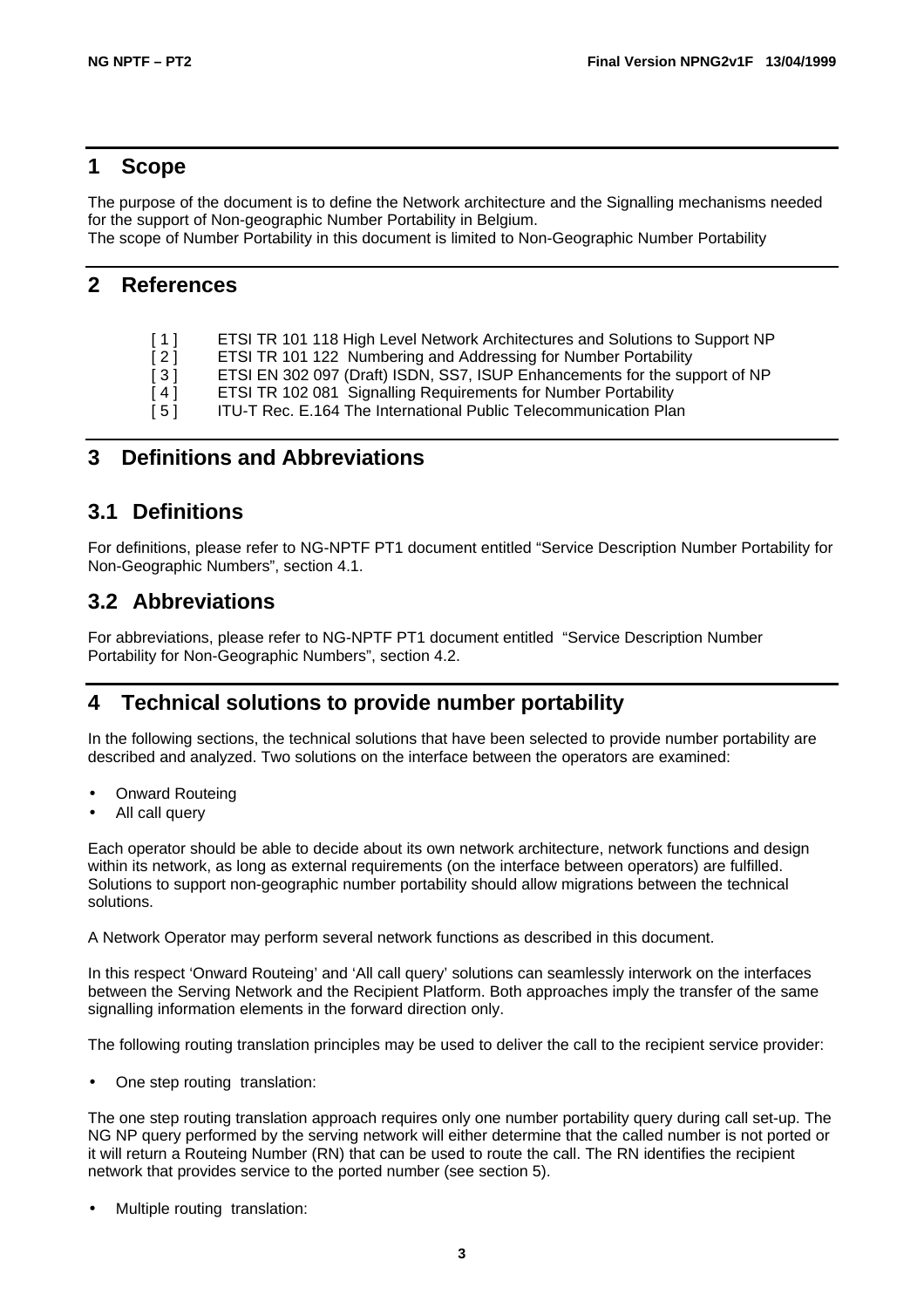In this approach every network through which a call passes must perform a query to ensure correct routeing of the call. This approach requires no special addressing arrangements across points of interconnect between networks, i.e. no routeing information is exchanged over the network interface.

The following chapters describe models of technical solutions that can be used to offer Non-Geographic Number Portability. The emphasis on placing the NP DB in the figures is from where the DB access is performed and what triggered the DB access. Despite the figures show the location of the DB within the domain of a particular Network it shall be understood that the DB might very well be located outside that domain (e.g. a DB commonly used by several service providers). The DB mentioned here is the real-time DB used for the call handling of the calls to ported numbers.

The figures in section 4 correspond to a one step routing translation principle. Also the service provider responsibilities and the impacts on the interfaces are related to the one step number translation principle.

The scenarios, service provider responsibilities and impacts on the interfaces for the other number translation principles are not described in this document. Four main types of Networks/platforms are described and identified as involved (depending on the level of NP evolution in the Networks concerned) in setting up a call to a ported non-geographic number:

- **Originating Network,**
- **Transit Network.**
- Donor Platform,
- Recipient Platform.

Notes:

In the described models, the different types of networks are clearly identified as separate entities. The interfaces between these entities are to be considered as "functional interfaces". In practice, however, Network Operators may play the role of several types of networks. In this case, the interfaces between Network Operators have to support the different "functional interfaces" requirements involved.

# **4.1 Onward Routeing**

#### **4.1.1 General Description**

With the onward routeing principle, the call to a ported number is routed to the Donor Service Provider by the Originating and possibly Transit Network. The onward routeing principle is illustrated in figure 1.



*Figure 1 Call Rerouteing to Recipient Platform by Onward Routeing principles from Donor Platform*

In figure 1, the Donor Service Provider receives an incoming call. It then detects that the called number has been ported-out to another network and retrieves the Routeing Number (RN). It thereafter reroutes the call onward towards the Recipient Service Provider using retrieved Routeing information.

Option a1 and a2 is valid when Donor Platform either has no direct interconnection to Recipient Platform or when overflow traffic is placed via Transit Network B.

The option b is valid when direct interconnection exists between Donor Platform and Recipient Platform.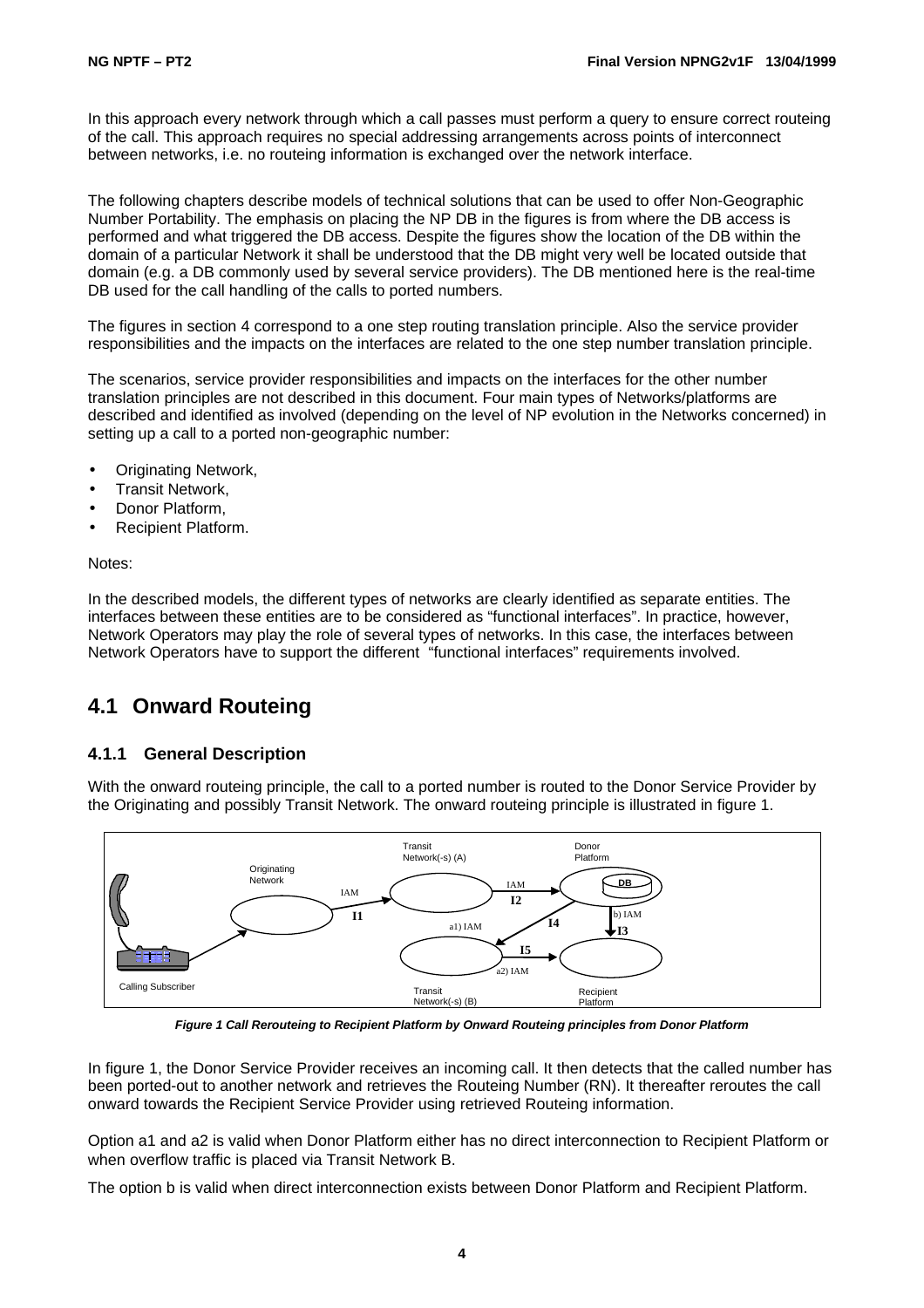Please note that the Transit Network(s) are optional, i.e. direct interconnections connections between Originating Network and Donor Platform might very well exist and the same also between Donor Platform and Recipient Platform. Note also that the Transit Network(s) A and B can be the same depending on network structure and call case.

#### **4.1.2 Network Operators and Service Providers responsibilities**

In terms of responsibilities, we refer to section 7.1 of document NG NPTF - PT1.

| <b>Originating Network</b> | no impact                                                                                                                                                                                            |
|----------------------------|------------------------------------------------------------------------------------------------------------------------------------------------------------------------------------------------------|
| Transit Network (A)        | no impact                                                                                                                                                                                            |
| Donor Platform             | performs the functions of the Serving functionality                                                                                                                                                  |
| Transit Network (B)        | must have the capability to analyse and route the call to the Recipient<br>Service Provider based on address layout and template of the RN. (Range<br>Analysis function on the Routeing Information) |
| <b>Recipient Platform</b>  | performs the functions of the Service Provider                                                                                                                                                       |

#### **4.1.3 Impact on the interfaces**

| $\overline{11}$ | no impact                                              |
|-----------------|--------------------------------------------------------|
| 12              | no impact                                              |
| 13              | must support the address layout and template of the RN |
| 14              | must support the address layout and template of the RN |
| 15              | must support the address layout and template of the RN |

# **4.2 All Call Query (one step)**

### **4.2.1 All call query by Transit**

4.2.1.1 General Description

A second option is the principle of always query a Data Base prior to Routeing the call towards Donor/Recipient Platform, i.e. routeing according to "all call query one step" principles as outlined in figure 2 below.

In this scenario the Transit Network (A) has access to a DB to retrieve the Routeing Information corresponding to the ported number.



*Figure 2 "All call Query" by Transit Network*

As can be seen from the figure 2 above the Donor Platform is not involved at all in the call set up to the ported non-geographic number. Calls might be routed back from Transit A, to Originating network in the case that Originating and Recipient Service Providers are the same.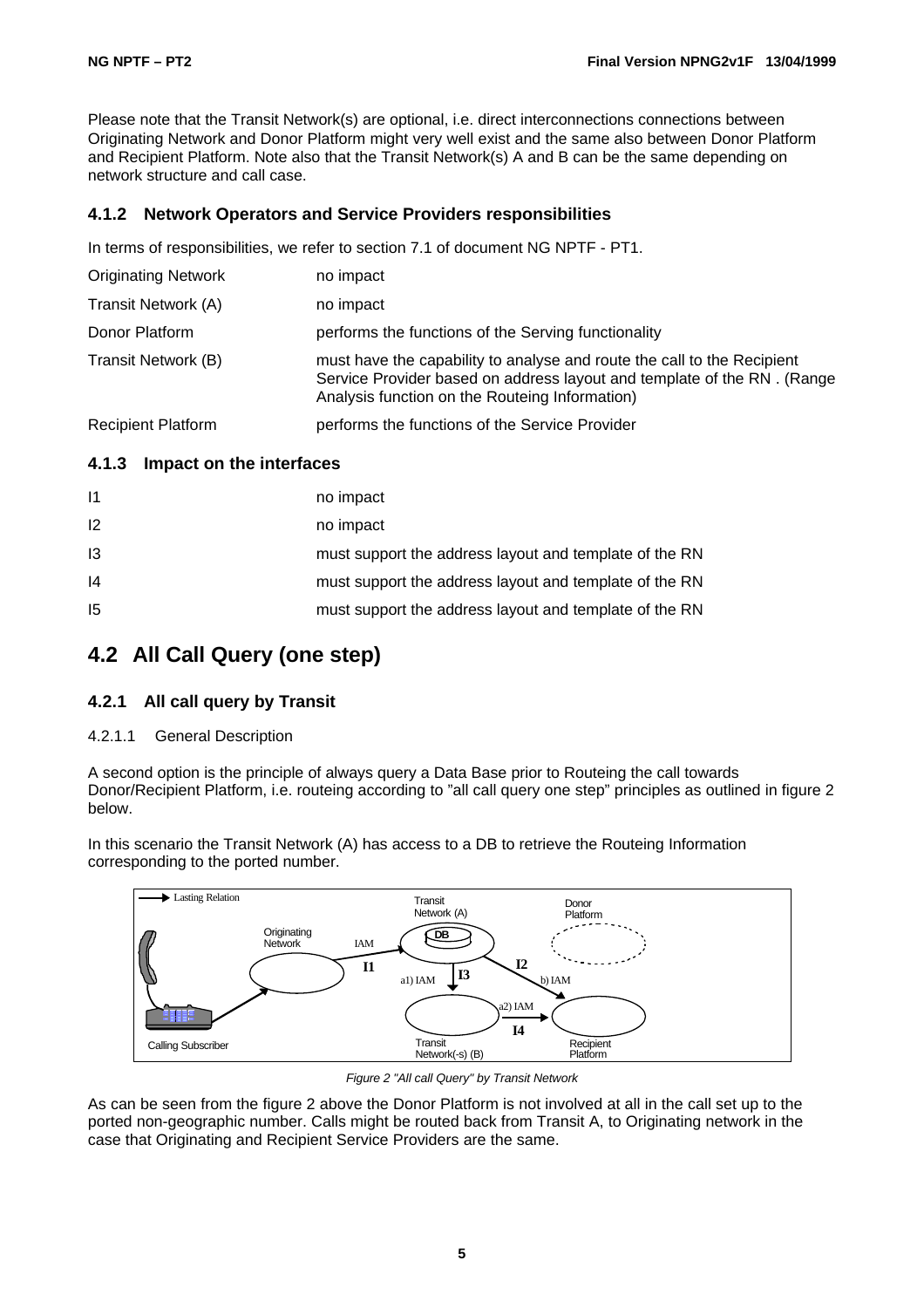#### 4.2.1.2 Network Operators and Service providers responsibilities

In terms of responsibilities, we refer to section 7.1 of document NG-NPTF - PT1.

| <b>Originating Network</b>          | No impact                                                                                                                                                                                            |
|-------------------------------------|------------------------------------------------------------------------------------------------------------------------------------------------------------------------------------------------------|
| Transit Network (A)                 | Performs the functions of the Serving Network                                                                                                                                                        |
| Donor Platform                      | Not involved                                                                                                                                                                                         |
| Transit Network (B)                 | Must have the capability to analyse and route the call to the Recipient<br>Service Provider based on address layout and template of the RN.<br>(Range Analysis function on the Routeing Information) |
| <b>Recipient Platform</b>           | Performs the functions of the Service Provider                                                                                                                                                       |
| Impact on the interfaces<br>4.2.1.3 |                                                                                                                                                                                                      |
| $\vert$ 1                           | : no impact                                                                                                                                                                                          |
| 12                                  | : must support the address layout and template of the RN                                                                                                                                             |
| $\mathsf{I}3$                       | : must support the address layout and template of the RN                                                                                                                                             |
| 4                                   | : must support the address layout and template of the RN                                                                                                                                             |

#### **4.2.2 All call query by Originating Network**

#### 4.2.2.1 General Description

The same principles, as described in section 4.1.1, are valid but with the difference here that the query is performed by the Originating Network having access to a DB to retrieve the Routeing Information.



*Figure 3 All call Query by Originating Network*

As can be seen in the figure 3, the Donor Platform is not involved in the call set-up at all, however optionally the Transit Network (see case a1 and a2 above) might be transiting the call to the Recipient Platform.

4.2.2.2 Network Operator and Service provider responsibilities

In terms of responsibilities, we refer to section 7.1 of document NPTF - PT1.

| <b>Originating Network</b> | No Impact                                                                                                                                                                                            |
|----------------------------|------------------------------------------------------------------------------------------------------------------------------------------------------------------------------------------------------|
| Transit Network (A)        | Performs the functions of the Serving Functionality                                                                                                                                                  |
| Donor Platform             | Not involved                                                                                                                                                                                         |
| Transit Network (B)        | Must have the capability to analyse and route the call to the Recipient<br>Service Provider based on address Layout and template of the RN.<br>(Range Analysis function on the Routeing Information) |
| <b>Recipient Platform</b>  | performs all the functions of the Service Provider                                                                                                                                                   |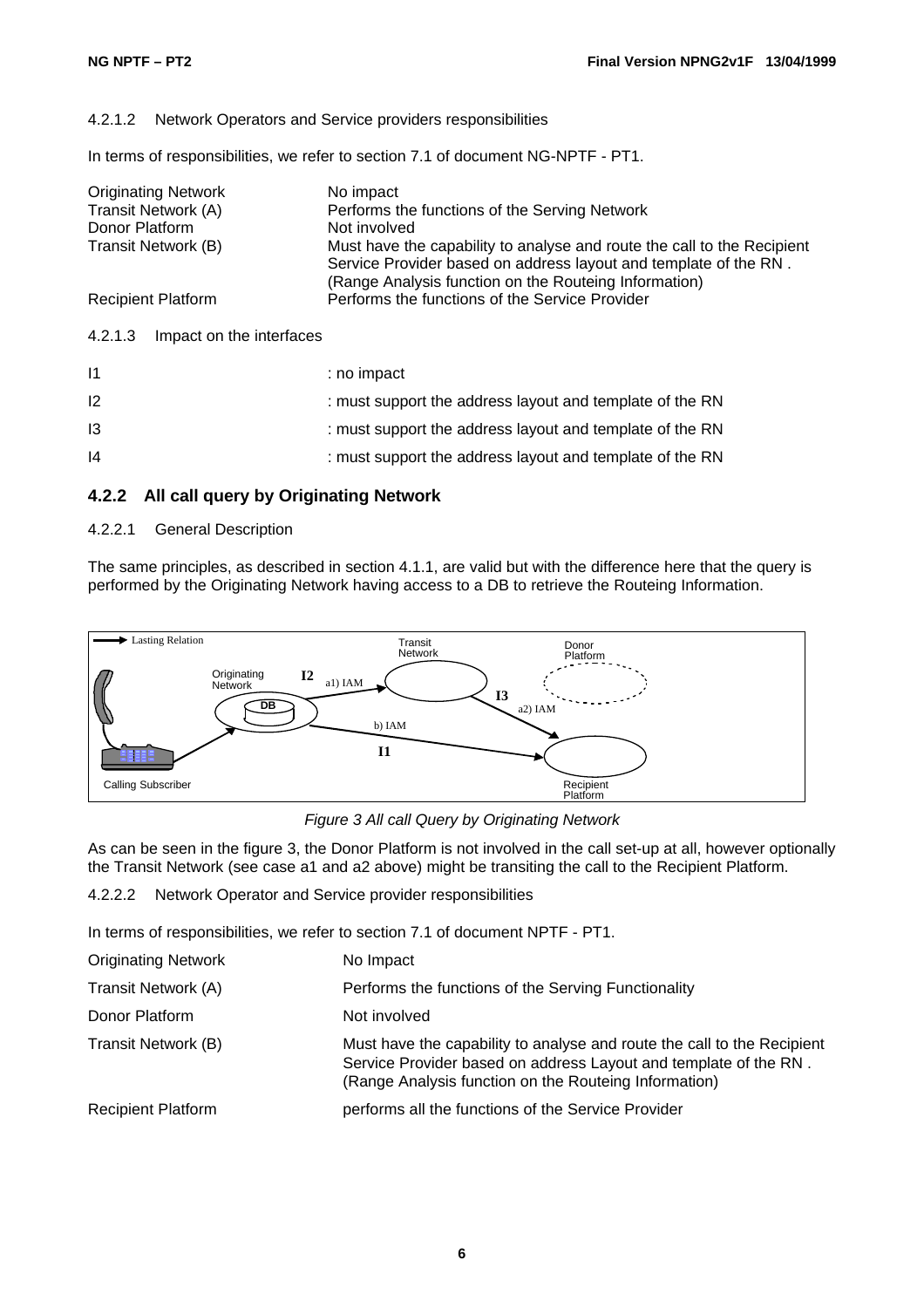4.2.2.3 Impact on the interfaces

| 11 | must support the address layout and template of the RN |
|----|--------------------------------------------------------|
| 12 | must support the address layout and template of the RN |
| 13 | must support the address layout and template of the RN |

### **5 Numbering, Addressing and Routing**

On the interface between two service providers or a service provider and a network operator, or two network operators, two methods can be supported for the exchange of information once the Database Query Function has been carried out by one service provider or network operator:

1°) No routeing information is exchanged on the interface between both network operators/service providers. This solution consists in sending the "DN only" on the interface. No distinction is made between ported and non-ported numbers on the interface.

2°) Routeing information is exchanged on the interface between both network operators/service providers for ported numbers.

The following sections describe the numbering, addressing and routing principles to be applied in this case. The short-term solution selected uses a concatenated addressing layout as described in sections 5.2.1 and 5.2.2.1. The possible long-term solutions consist of a concatenated addressing layout as described in section 5.2.1and 5.2.2.2 or a separated addressing layout as described in sections 5.2.3 and 5.2.4

## **5.1 Addressable entities for routeing purposes**

Entities which need to be addressed by a routeing number (RN) in one or more routeing solutions are identified in this section.

**Recipient Service Provider** is identified by its routeing number.

# **5.2 Types of addresses and numbers.**

With service provider portability it is no longer possible to use the Directory Number, dialed by the calling party, to route the call to the customer. Additional information, the Routeing Number (RN), is needed to be able to route the call. The Routeing Information may have one of the following formats:

- concatenated address (sections 5.2.1, 5.2.2);
- separated address (sections 5.2.3, 5.2.4);

#### **5.2.1 Concatenated address layout**

In this type of address, two numbers are concatenated in the same signalling field (the Called Party Number) which is used to route the call. The field has the following format:

| . . |
|-----|
|-----|

RN is a Routeing Number prefixed for routeing purpose.

#### **5.2.2 Concatenated address template**

5.2.2.1 Short-term solution

The use of the concatenated address format shall be identified with the hexadecimal digit 'C' for the RN, because: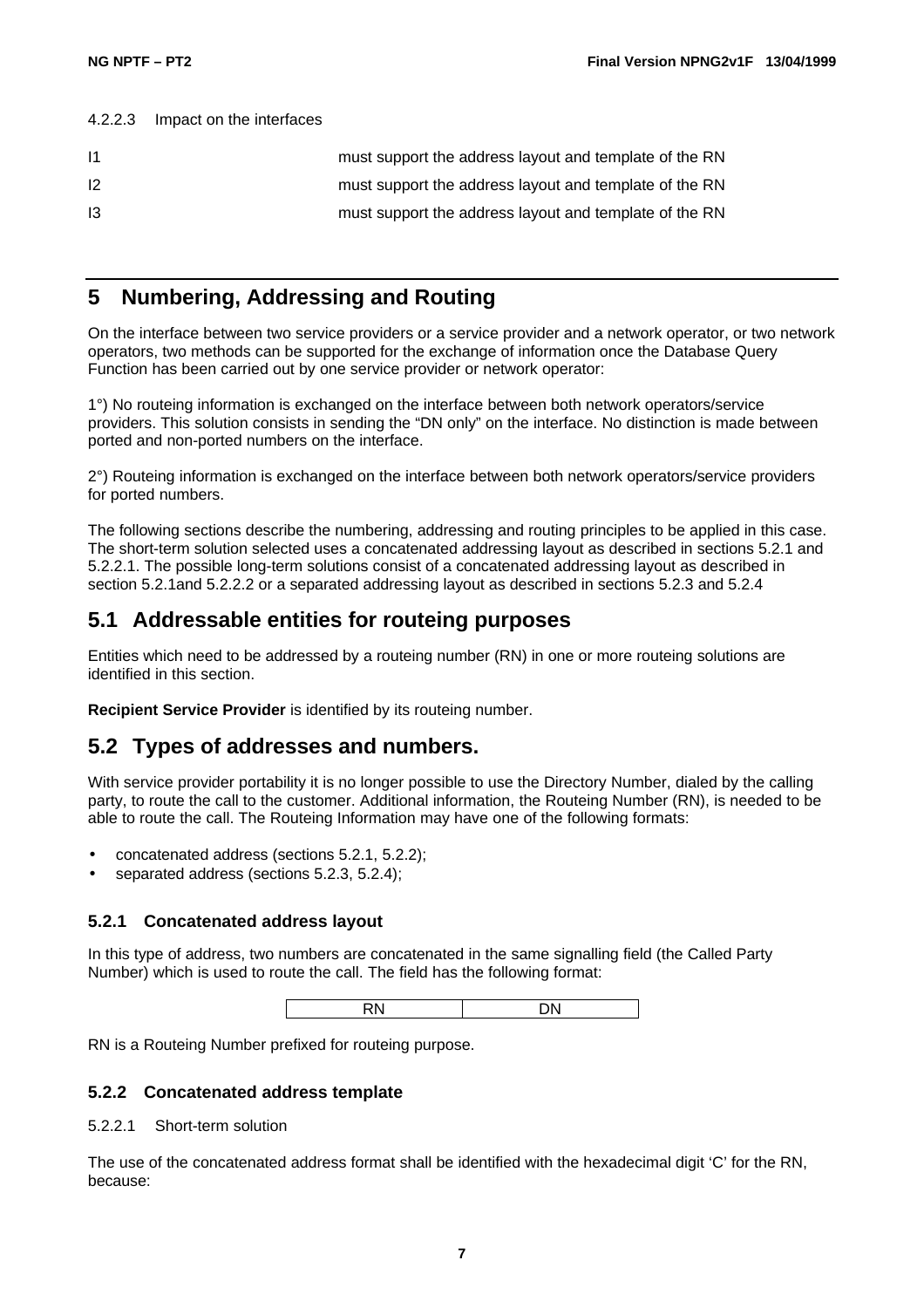- it avoids National Numbering Plan capacities consumption
- it is already used on the interface between Belgacom and the operators for the carrier selection calls to avoid clashes with normal cells (NSN format).<sup>1</sup>

The coding of the RN shall be:

#### • **Recipient Service Provider: 'C'00XX**

With XX: identifier of a particular Recipient Service Provider, XX is the only identifier to be used by all operators involved nationwide to indicate this particular "Recipient Service Provider".

The value XX for each Service Provider concerned will be allocated by the BIPT.

#### 5.2.2.2 Long-term solution

The long-term solution is to abandon the hexadecimal 'C' and to use the ITU-T standard NoA (Nature of Address) value.

The use of the concatenated address format shall be identified with the standard ITU-T Nature of address value 0001000 "Network Routing Number concatenated with Called Directory Number".

The migration to this solution has to be analysed in detail when the ITU-T/ETSI documents will be stable.

#### **5.2.3 Separated addresses layout**

In this address type, the Routeing Number and the Directory Number are carried in two different fields in the signalling messages. The address identifying the destination of the ported call, Routeing Number, is used to route the call. DN is transparently carried in a separate signalling parameter and is only used at the called side to set up the call.



If the routeing number is a plain E.164 number from the range usually handled by the addressed exchange, no specific addressing scheme (for identifying the exchanges) is needed. This solution does not waste any numbering resources since the dialed number and routeing number are carried in separate fields. The numbering space for routeing numbers will always be sufficient, as all numbers from the national numbering plan can be used as routeing numbers. Contrary to prefix based solutions, no special treatment of Routeing Numbers needs to be provided by the routeing mechanism of the exchange. But such a separated address solution requires, by definition, that signalling systems used are able to carry both RN and DN in separate signalling parameters.

#### **5.2.4 Separated Address template**

This will be studied in detail when ETSI / ITU-T documents will be stable.

# **6 Signalling impacts**

The aim is to mention here the deltas (if any) specifically due to the Number Portability support between service providers. This will be analyzed for the two technical solutions that have been selected:

- Onward Routeing
- All call Query

# **6.1 Onward Routeing**

As long as the call has not reached the Donor Platform, there is no impact on the interfaces between service providers. When receiving an incoming call, the Donor Platform detects that the called number has been

 1 For carrier selection, the format used is 'C' 05XX and 'C'06XX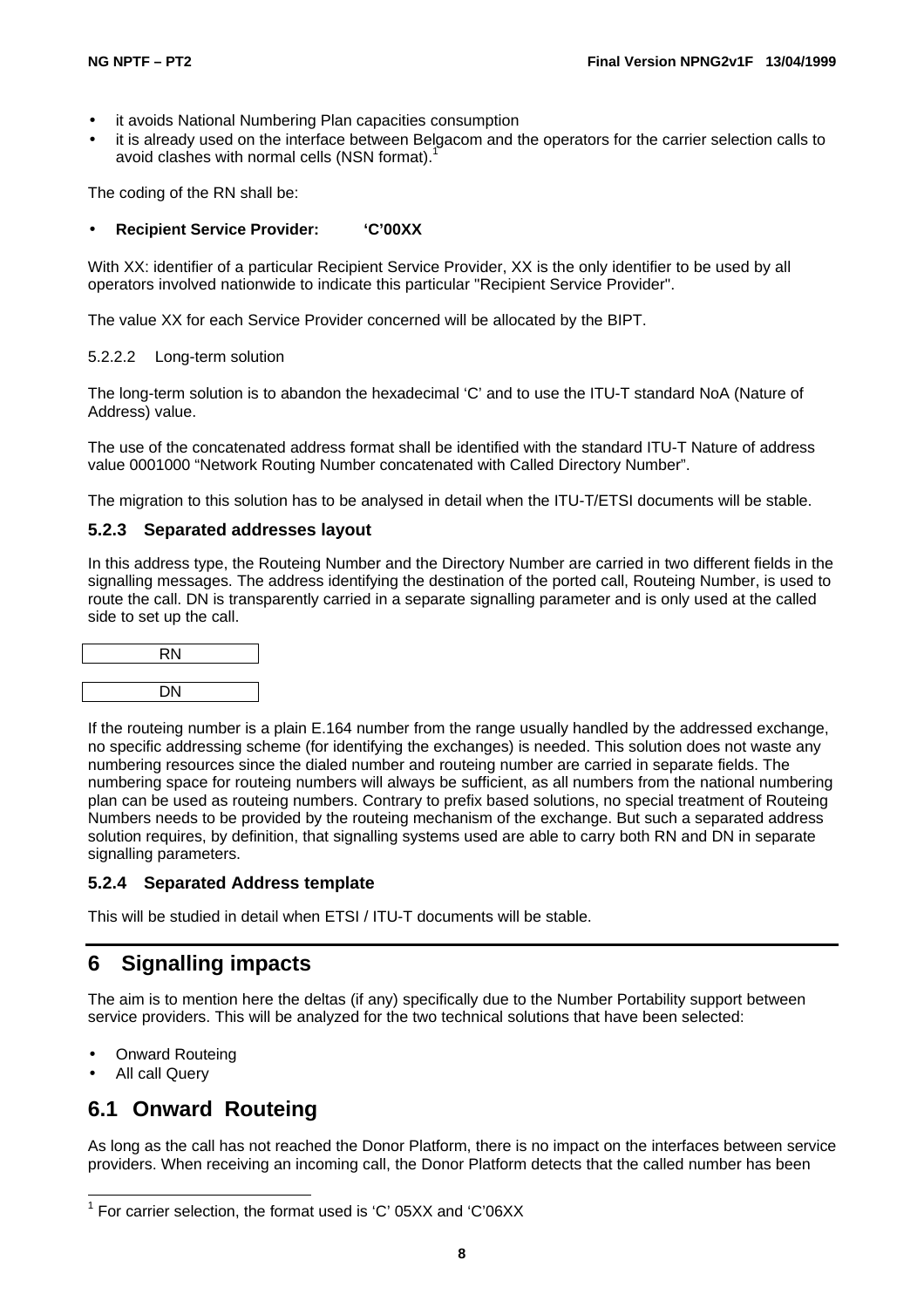ported-out to another network. It then retrieves the Routeing Number (RN) to re-route the call onward to the Recipient Platform. On the further interfaces involved in the call, the signalling impacts are given hereafter:

#### **6.1.1 Concatenated address**

*Short-term solution*

No impact except that overdecadic digits must be supported as the RN will begin with the hexadecimal digit 'C'.

*Long-term solution*

No impact except that the concatenated address format with RN has to be indicated with the standard ITU-T Nature of address value 0001000 " Network Routing Number concatenated with Called Directory Number"

#### **6.1.2 Separated address**

Signalling impact will be according to decisions to be taken by ITU-T and ETSI.

# **6.2 All call Query**

There is no signalling impact as long as the Query is not performed. Once the Query has been performed (by the Originating or Transit Network), the call is further routed including the Routeing Information. On the further interfaces involved in the call, the signalling impacts are given hereafter:

#### **6.2.1 Concatenated address**

#### *Short-term solution*

No impact except that overdecadic digits must be supported as the RN will begin with the hexadecimal digit 'C'.

#### *Long-term solution*

No impact except that the concatenated address format with RN has to be indicated with the standard ITU-T Nature of address value 0001000 " Network Routing Number concatenated with Called Directory Number"

#### **6.2.2 Separated address**

Signalling impact will be according to decisions to be taken by ITU-T and ETSI.

### **6.3 Migration between solutions**

Since the Onward Routeing and All call query solutions can seamless interwork, no migration problems are identified when an operator migrates from an Onward Routing solution towards an All call query solution.

### **7 Interworking with other services**

The following sections are focused on the interworking with other services for calls towards ported numbers.

### **7.1 CLI based services**

The working of services based on CLI (e.g. CLASS, CLIP/CLIR) should not be affected by the porting operation.

# **7.2 COLP/COLR**

COLP/COLR shall not be affected by the porting operation.